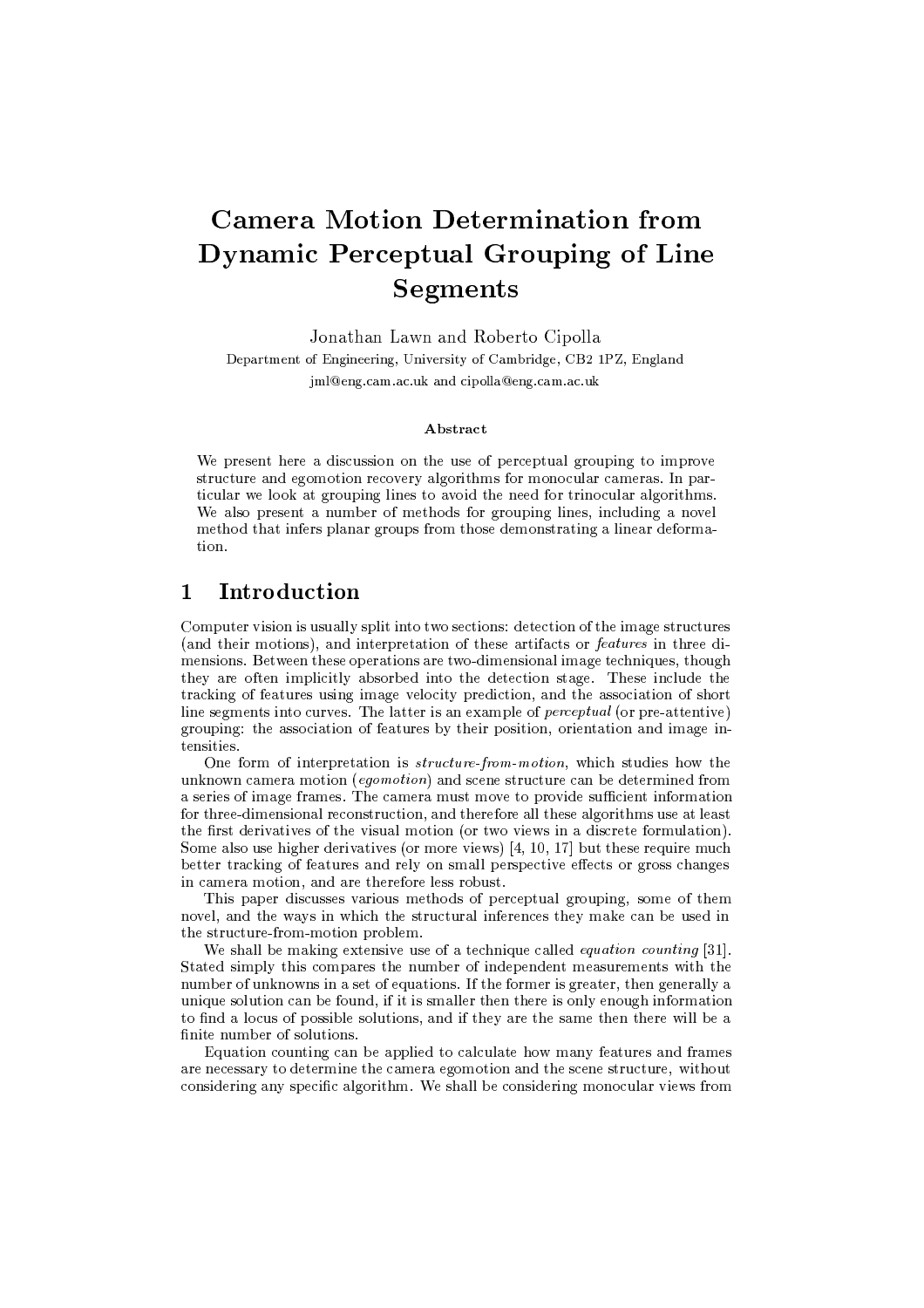$\mathcal{P}$  , and  $\mathcal{P}$  and  $\mathcal{P}$  and  $\mathcal{P}$  are the substitution of the substitution of the substitution of the substitution of the substitution of the substitution of the substitution of the substitution of the sub  $\bf{T}$  $\mathcal{L}$  and the cost of the cost of the cost of the cost of the cost of the cost of the cost of the cost of the cost of the cost of the cost of the cost of the cost of the cost of the cost of the cost of the cost of the  $\mathcal{M}$  and  $\mathcal{M}$  at the state  $\mathcal{M}$  $\mathcal{P}$  . The contract use of the contract of the contract of the contract of the contract of the contract of the contract of the contract of the contract of the contract of the contract of the contract of the contract o UVAL, RICHARD (R) quantity and a contract the contract of the contract of the contract of the contract of the c  $\Lambda$  is a contract of the contract of the contract of the contract of the contract of the contract of the contract of the contract of the contract of the contract of the contract of the contract of the contract of the con  $\mathcal{L}$  , the  $\mathcal{L}$  and  $\mathcal{L}$ 

ilka $\mathcal{R}$ webWurdekirkowalkowa kutokaziwa kutokaziwa kutokaziwa kutokaziwa kutokaziwa kutokaziwa kutokaziwa kutokaziwa k  $\mathcal{U}=\mathcal{U}=\mathcal{U}=\mathcal{U}=\mathcal{U}=\mathcal{U}=\mathcal{U}=\mathcal{U}=\mathcal{U}=\mathcal{U}=\mathcal{U}=\mathcal{U}=\mathcal{U}=\mathcal{U}=\mathcal{U}=\mathcal{U}=\mathcal{U}=\mathcal{U}=\mathcal{U}=\mathcal{U}=\mathcal{U}=\mathcal{U}=\mathcal{U}=\mathcal{U}=\mathcal{U}=\mathcal{U}=\mathcal{U}=\mathcal{U}=\mathcal{U}=\mathcal{U}=\mathcal{U}=\mathcal{U}=\mathcal{U}=\mathcal{U}=\mathcal{U}=\mathcal{U}=\mathcal{$ 

# $\blacksquare$  where  $\blacksquare$  is the  $\blacksquare$

the contract of the contract of the contract of the contract of the contract of the contract of the contract of the contract of the contract of the contract of the contract of the contract of the contract of the contract o  $\mathcal{U}$  , and  $\mathcal{U}$  and  $\mathcal{U}$  and  $\mathcal{U}$  and  $\mathcal{U}$  and  $\mathcal{U}$  and  $\mathcal{U}$  and  $\mathcal{U}$  and  $\mathcal{U}$  and  $\mathcal{U}$  and  $\mathcal{U}$  and  $\mathcal{U}$  and  $\mathcal{U}$  and  $\mathcal{U}$  and  $\mathcal{U}$  and  $\mathcal{U}$  and  $\mathcal{U}$  an conception and coope stupping. These son he noughly sult into unit, this feature U VbWBU@WBPLXWl\U]FWBc&c&kYQLSUL\U LY\_[&T\_UVALO[egZWBdL WBTAY\_[eT UVQ[&R(tvLO[&TQ\Sce]AYQLOPLSd[&^TQR#\*]QR]FWBc&c&k  $\mathcal{P}$  little is a control of the control of the control of the control of the control of the control of the control of the control of the control of the control of the control of the control of the control of the contro  $\rho$  . It is an interesting and it is

### 2.1 Primitive feature types

was a constant of the contract of the contract of the contract of the contract of the contract of the contract of the contract of the contract of the contract of the contract of the contract of the contract of the contract

 $\mathbf{Patterned~regions}$  are being researched as a way of extracting the visual (image)  $\blacksquare$  $\mathcal{L}^{\mathcal{L}}$  , then the usual definition of the usual definition of the usual definition of the usual definition of the usual definition of the usual definition of the usual definition of the usual definition of the us  $\mathbf{L}$  is a contract of  $\mathbf{L}$ ill a complete the contract of the state of the contract of the contract of the contract of the contract of the contract of the contract of the contract of the contract of the contract of the contract of the contract of t website and the matrix of the contract of the contract of the contract of the contract of the contract of the contract of the contract of the contract of the contract of the contract of the contract of the contract of the  $\blacksquare$  $T$  , and the state of the state of the state of the state of the state of the state of the state of the state of the state of the state of the state of the state of the state of the state of the state of the state of the rch use in the second contract of the second contract of the second contract of the second contract of the second contract of the second contract of the second contract of the second contract of the second contract of the

 $\sim$  P3WlTQRrimopallarius in the control of the control of the control of the control of the control of the control of the control of the control of the control of the control of the control of the control of the control  $\mathcal{L}^1$  on the automobility of  $\mathcal{L}^2$  represents the contract of  $\mathcal{L}^2$ `mL=WlU]QP LRw[&TMUVAL1`mPL]QLSTQ\kYQ^gZWB[&T WBP L}^~`mU LTML=WlR[&LPwU ^{c&^\=WlULWBTAYMYQ[&R3WBgO|Q[&d]FWBUL $\mathcal{P}$  $\Box$ provation in the contraction in the contraction of the contraction of the contraction of the contraction of the contraction of the contraction of the contraction of the contraction of the contraction of the contraction  $\sim$  and the contract of the contract of the contract of the contract of the contract of the contract of the contract of the contract of the contract of the contract of the contract of the contract of the contract of the c Lc&kzwardton in the later than the later than the later than the later three results in the later three results in the later three results in the later three results in the later three results in the later three results in  $\mathcal{L}$  , and  $\mathcal{L}$  , and  $\mathcal{L}$  and  $\mathcal{L}$  and  $\mathcal{L}$  . The contract of  $\mathcal{L}$ NQP [egh[&U[&iLZ`mL=WlU]QP LzUrkNFLR#aWBRh|FLc&^Bt8o uVQLzghLUVA^YÄ[&RhiLP kWlUUPWB\U [&iLzVQ^BtvLiLP# $\blacksquare$  . The URUCH  $\blacksquare$ 

was the contract the contract of the contract of the contract of the contract of the contract of the contract of the contract of the contract of the contract of the contract of the contract of the contract of the contract  $\blacksquare$ ^~`rULTU VQLkftu[ec&cTQ^U `m^P
[&TQRUWBTQ\SLtuVQLP L<^TAL<LYQdL<^\\c&]QYQLR(WBTQ^UVQLPof¥\*]bWBU [e^T $\{U_{\alpha}\}_{\alpha\in\mathbb{R}}$  , which is a set of the contract of the contract use of the contract use of the contract of the contract of the contract of the contract of the contract of the contract of the contract of the contract Let  $\overline{X}$  by a contribution of the contribution of the contribution of the contribution of the contribution of the contribution of the contribution of the contribution of the contribution of the contribution of the con ilWr and  $\alpha$  is the  $\alpha$  and  $\alpha$  are  $\alpha$  in  $\alpha$  and  $\alpha$  $\lambda$ lur $\lambda$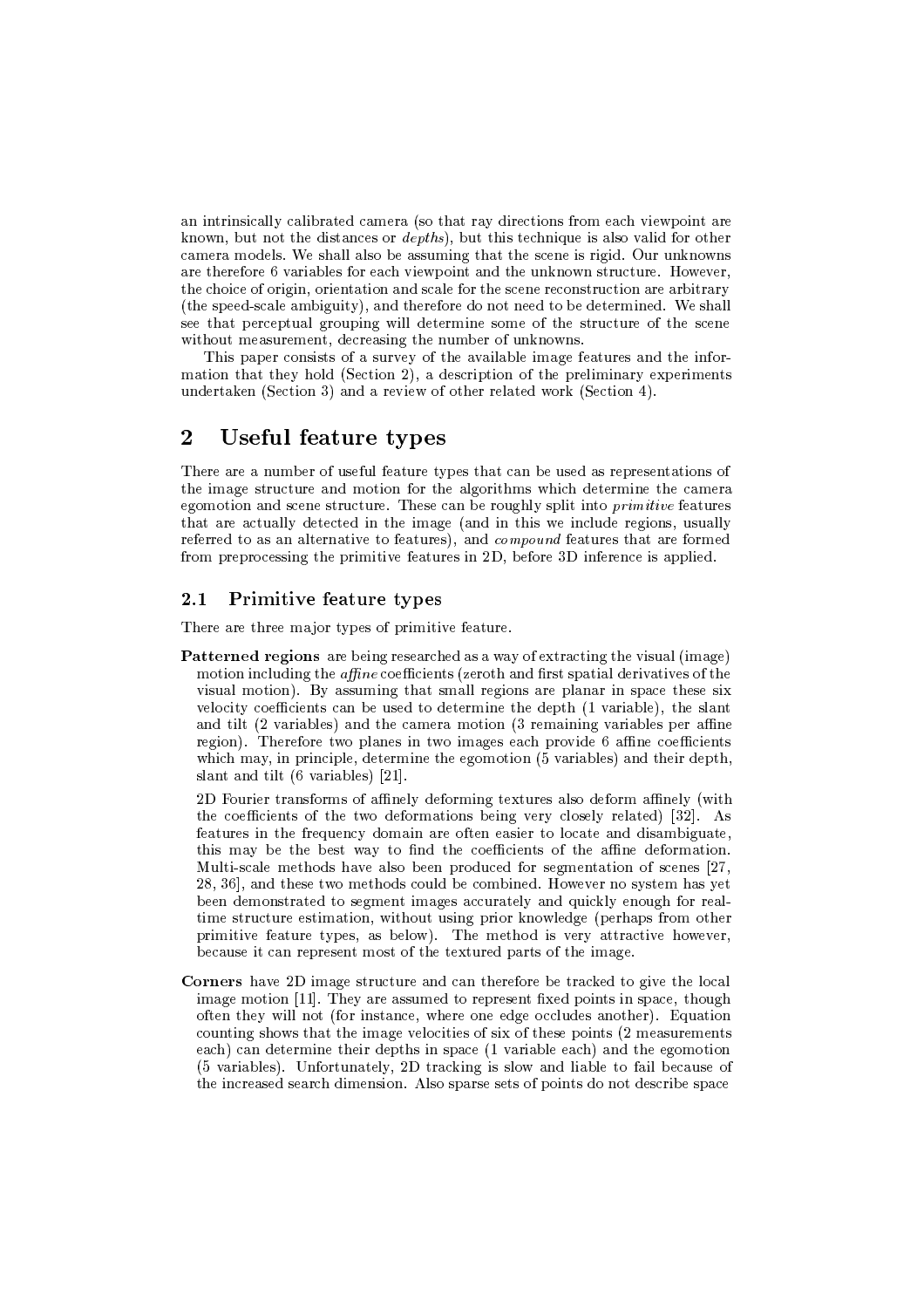well, and are therefore not very useful to navigation algorithms on their own, though Delaunay triangulation is often used to infer shapes [2]. The egomotion and independent motion information extracted may facilitate the interpretation of other parts of the image.

The orientation and rotational velocity of the corner can also be determined (assuming that the deformation of the image region is low). This may be obtainable directly from the corner detector or may be determined once the corner has been located, and may be useful in disambiguation [15]. Unfortunately, the extra coefficient measured is not sufficient to determine any of the extra structure, even assuming the corner is a surface marking on a plane.

Line segments are regions of high image intensity gradient, and are usually assumed to correspond to line segments in space, though they may be occluding contours of curved surfaces. They are comparatively easy to detect and track [9] and, since they naturally connect, they can provide reinforcement for one another in each image, unlike corners. Line segments also delimit space and the image much better than corners, though planes are obviously still better. Unfortunately the normal velocity (perpendicular to the line) and rotational velocity (2 measurements) can only determine the depth and slant of the line in space (2) variables) if the camera motion is already known. But six lines in three frames can, in principle, determine the camera egomotion and scene structure  $[17, 33]$ .

Some inferences can be made that associate short line segments into compound features however, allowing averaging which increases robustness, or even camera motion determination (without the use of second derivative or trinocular algorithms), as shown below.

#### $2.2$ Compound feature types

Compound features are formed by *perceptual grouping*, which is an attempt to invert certain projective identities. Evidence for these groupings can be gathered over a number of frames.

We shall be concentrating on the perceptual grouping of line segments, though work has been done on recognising patterns of corners [12] and segmenting patterned regions [32]. Each grouping method is described below by its implicit perceptual assumption, the inverse projective identity being obvious.

- **Continuity:** If line segments form a continuous curve in the images, then they form one in space. Grouping line segments into curves does not change the number of equations or unknowns.<sup>1</sup> Still, continuity of depth and camera motion implies that the visual motion must change smoothly along the curve, and B-Spline snakes use this to increase the motion estimate accuracy  $[6, 8]$ .
- Linearity: If line segments form a straight line in the images, then they form one in space. Without its endpoints this long line segment will only offer as much information as a single short one, but its image position and motion can be averaged along its length, making the measurements more accurate [9, 33].
- **Intersection:** If three or more close line segments intersect in the images, then they do in space. (Two line segments will always intersect in the image but are

<sup>&</sup>lt;sup>1</sup>However, in a sufficiently structured scene, interpolation can provide epipolar tangencies [23] which are aligned with the direction of motion. At these points the camera motion but not the depths are constrained and the egomotion can be recovered in theory [3].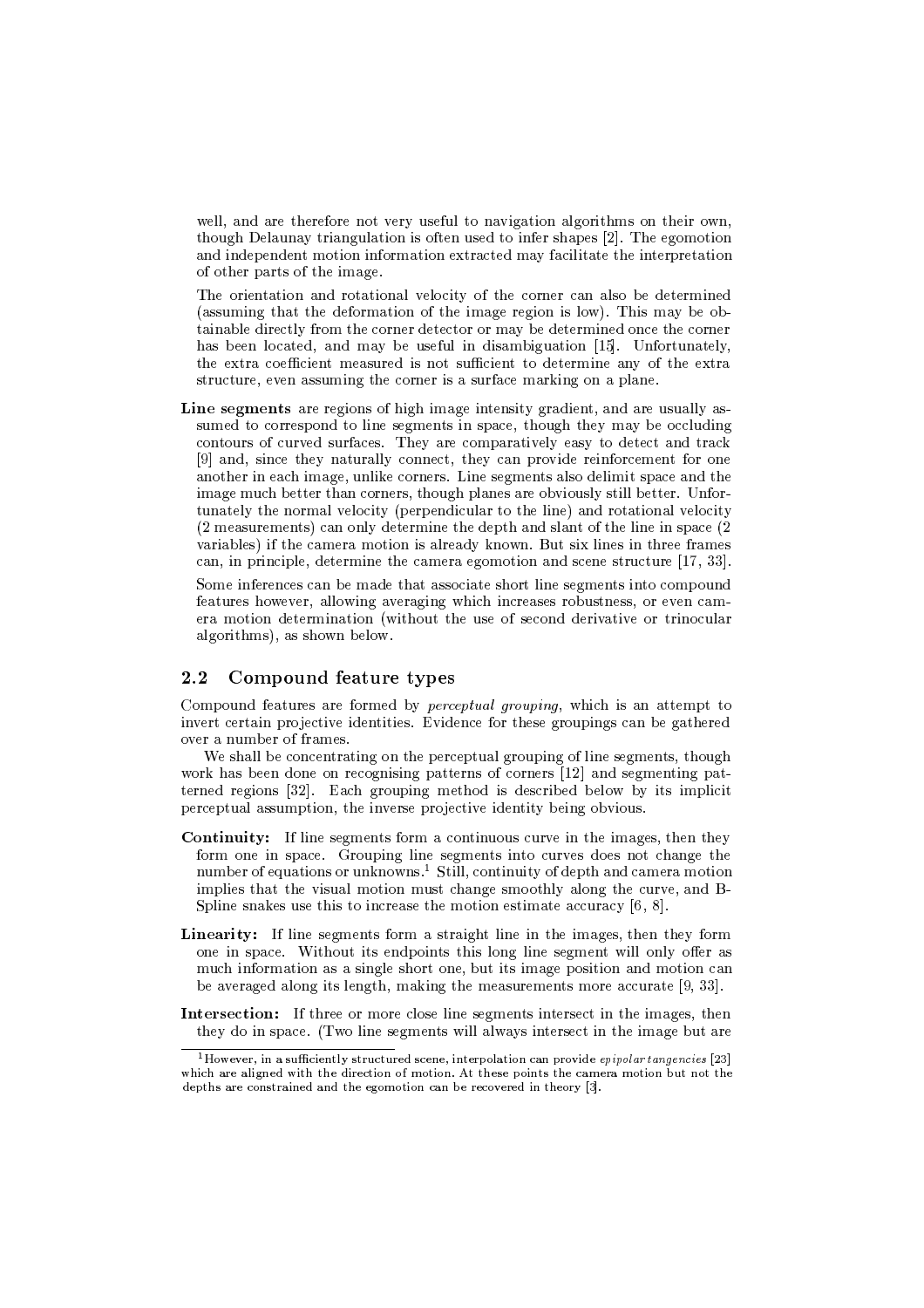unlikely to in space.) These will define a vertex of unknown depth (1 variable) with edges of unknown slant (1 variable each) to be determined by the image velocity of the vertex (2 measurements) and the line segments angular velocities (1 measurement each). This implies that the velocities of more than five vertices could determine the camera motion (as with point primitives, though in three images only two three-edge vertices are needed). Because of the undesirability of T-junctions (which represent occlusions, not vertices in general [35]). it is preferable that the linearity grouping is performed before the intersection grouping.

Using the proximity of the endpoints of the line segments as a cue allows Ljunctions (with two line segments) to be detected, and decreases the number of false vertices detected. It also reduces the search space of possible vertices, but risks losing occluded vertices and introducing spurious ones.

The order of the edges around each vertex in the image should remain constant for opaque objects. A further perceptual criterion that can be applied is that the visual motion of the vertex inferred is compatible with the inference from other methods (eg. planar groups as below).

- Parallelism: Parallel lines in space are well known to intersect at a vanishing point in full perspective images. These vanishing points can be used as *intersec*tions (at infinite depth) as above. However, in many images the weak perspective approximation [24] is valid, and therefore it is also worthwhile considering the extra assumption that any parallel lines are parallel in space. This association allows averaging of the visual motion for accuracy, and also subgrouping into planar sets.
- **Planarity:** If nearby line segments (or a sufficient number of any features) are deforming affinely in the image, then they are planar in space. This uses the affine or weak perspective camera model, which is only valid in small regions of a full perspective view. Associating the line segments with an affine deformation determines their 2D motion, and this provides a constraint on the compatibility of such groupings.

One proposed method of utilising this involves the fitting of B-Spline snakes to curves in the image (compound features describing associated line segments) [5]. However, whether closed or open, most of the snakes (which have enough structure to give the complete affine transformation) will not be planar. Though this can be detected, it is not efficient to have to reject most candidates.

The method proposed here uses four or more nearby line segments, each providing a 2D constraint in 6D affine deformation Hough space. Obviously this grouping involves considerably more effort than the other methods mentioned, but it is for a much greater gain in information  $-$  two planar groups in two frames can determine the egomotion [21]. A simpler method than a search through Hough space is just to test overdetermined groups. (If parallel lines are predominant, then planar parallel lines can be tested for first.) Such a system is described in Section 3.1.

The association of primitive features into compound groups does not only imply structure and determine image motion by averaging overdetermined information. It can also imply a new expectation of the behaviour of the group in the future, allowing improved feature tracking. Another use is to segment the image into  $obiects$  [34].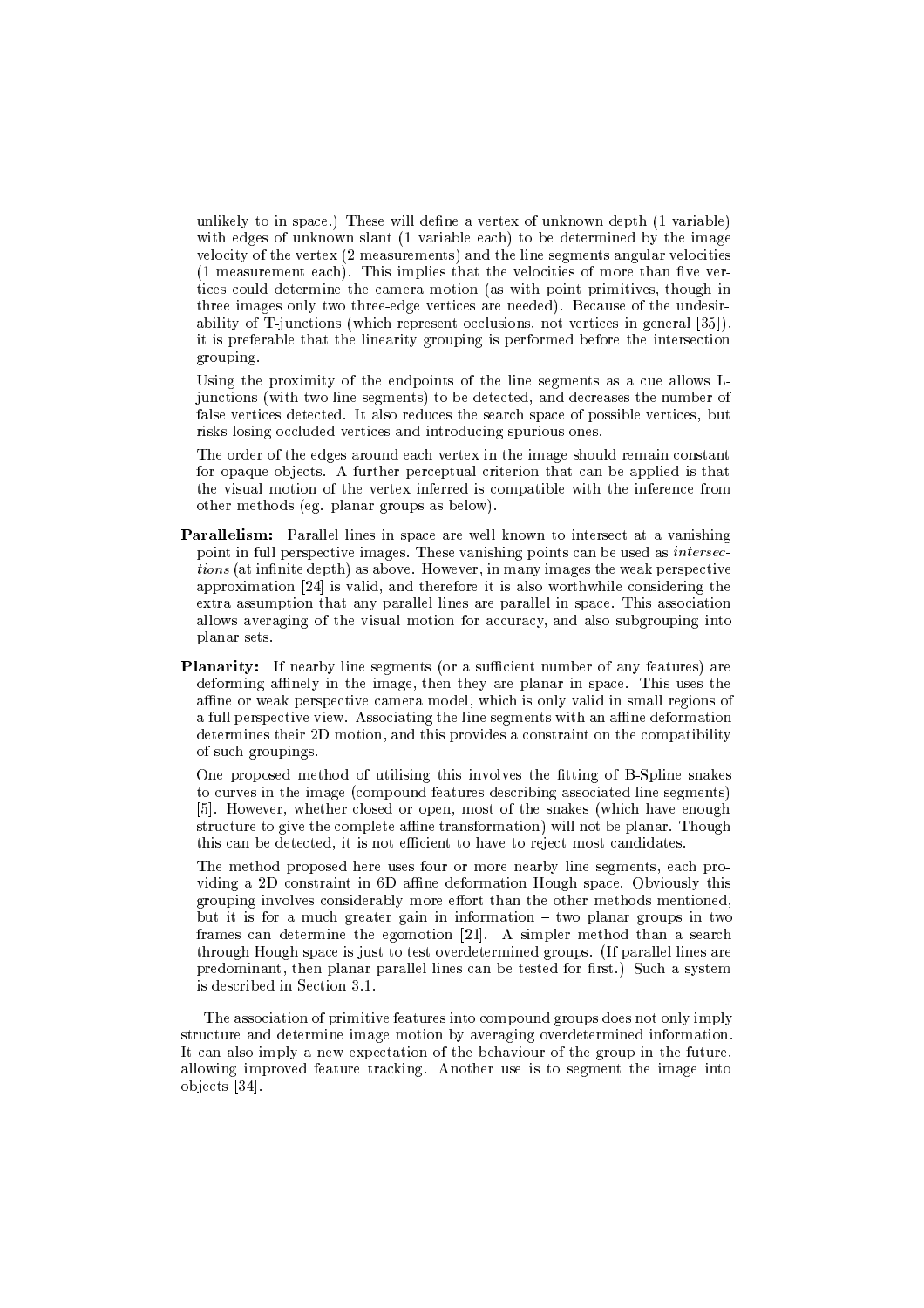The eventual implementation of these methods should use all forms of compound feature in parallel on streams of images. Initially, however, the concept can be proven by testing a number of images with perceptual grouping methods applied separately. It would be preferable to be able to compound all types of primitive feature, but here we continue to restrict discussion to long straight line segments.

#### 3 **Experiments**

A sequence of experiments have been carried out to test the feasibility of the above grouping methods. They have been kept simple deliberately, using the minimum number of frames, and the most exhaustive combination method that is practical. Eventual implementations will use frames sequentially and more efficient test samples.

#### Implementation  $3.1$

Long line segments are selected by hand and matched in four images of the same object. The endpoints are not given accurately (see Figure 1). The test for colinearity is performed first, and the compound features formed replace their components for the following tests for other types of grouping (Figure 3(a)). In the tests where velocities are used (those for planar and parallel planar lines) the motions from frames  $1-2$ ,  $2-3$  and  $3-4$  were used.

- **Colinearity:** Colinearity is determined by finding a line of best fit for the endpoints of the lines, and then measuring the sum of the squared errors of the endpoints from this line.
- **Parallelism:** Parallelism is determined by finding the parallel lines that best fit the endpoints observed, and then measuring the sum of the squared errors of the endpoints from these lines. Triplets of lines displaying uniform expansion are labelled as coplanar.
- Intersection: The best intersection is defined as that point which is closest to the lines (in a least squares sense). The degree of intersection of a set of lines is then determined by measuring the least sum of the squared distances of the endpoints from lines passing through this best intersection.
- **Planarity:** In the proposed final implementation, sets of lines (or colinear groups of lines) are found that correspond to affine transformations. To qualify as a group, a basis subset of the set of lines must define an affine transformation in a well conditioned manner. The groups are *built up* from all the possible minimal basis sets by adding the line that fits the deformation that they define best, and then repeating. However, this generates a large number of matches so, for simplicity, we have tested all sets of five lines for compatibility with an affine transformation, as defined by an error measure similar to those of the other grouping methods above, summing the squared errors from the affine model  $(see Figure 2).$

This still produces a large number of possible groups, but there are a couple of methods of pruning these. Firstly, any two lines that lie in a plane but are not colinear will define that plane, and therefore two planar groups that have more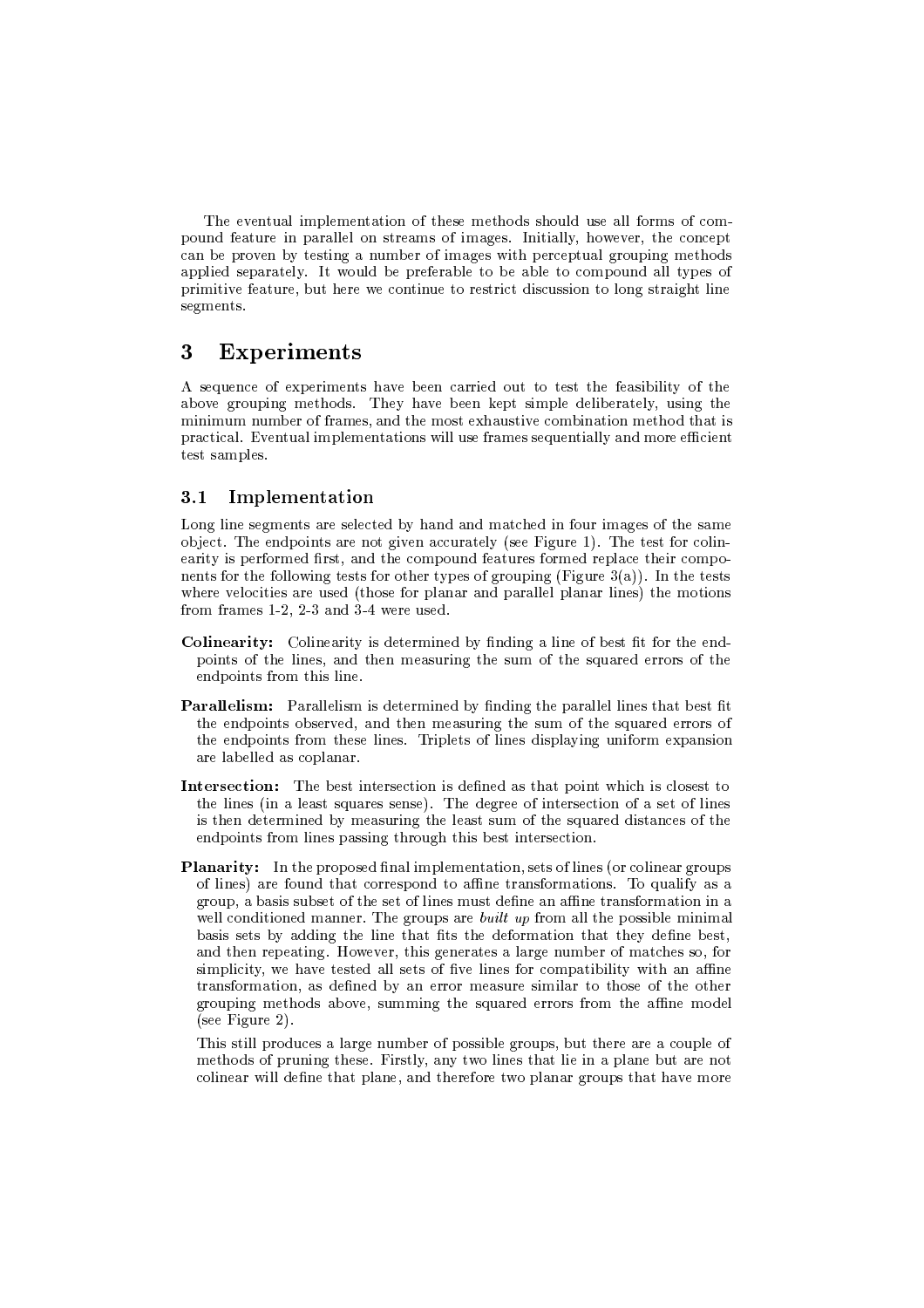

Figure 1: The four frames with 14 line segments selected

than one line in common are coplanar and therefore incompatible. Secondly, each group defines an affine transformation, and therefore the velocities of each lines endpoints, parallel to itself as well as perpendicular. The similarity between these endpoint velocity predictions define a score for each pair of planar groups that have no more than one line in common. The pair with the highest score are selected, as are then any other groups that are still compatible.

For each possible grouping, a best estimate of the line segment endpoints is made given the criterion of the grouping. Then the  $\chi^2$  test was used to determine whether the Mahalanobis distance between the measured endpoints and those of the estimate was significant or not [16]. The endpoint image measurements (which combine all the measurements of the lines position) are assumed to have a  $\sqrt{2}$  pel (pixel width) standard deviation perpendicular to the line segments, and complete uncertainty parallel to them. The Mahalanobis distance is therefore the sum of the squared errors (normal to the lines) divided by 2 pel<sup>2</sup>.

#### Results  $3.2$

**Colinearity:** As one would expect from such a sparse scene, detecting the colinear pair of line segments was not difficult: results were very conclusive (see Figure  $3(a)$ .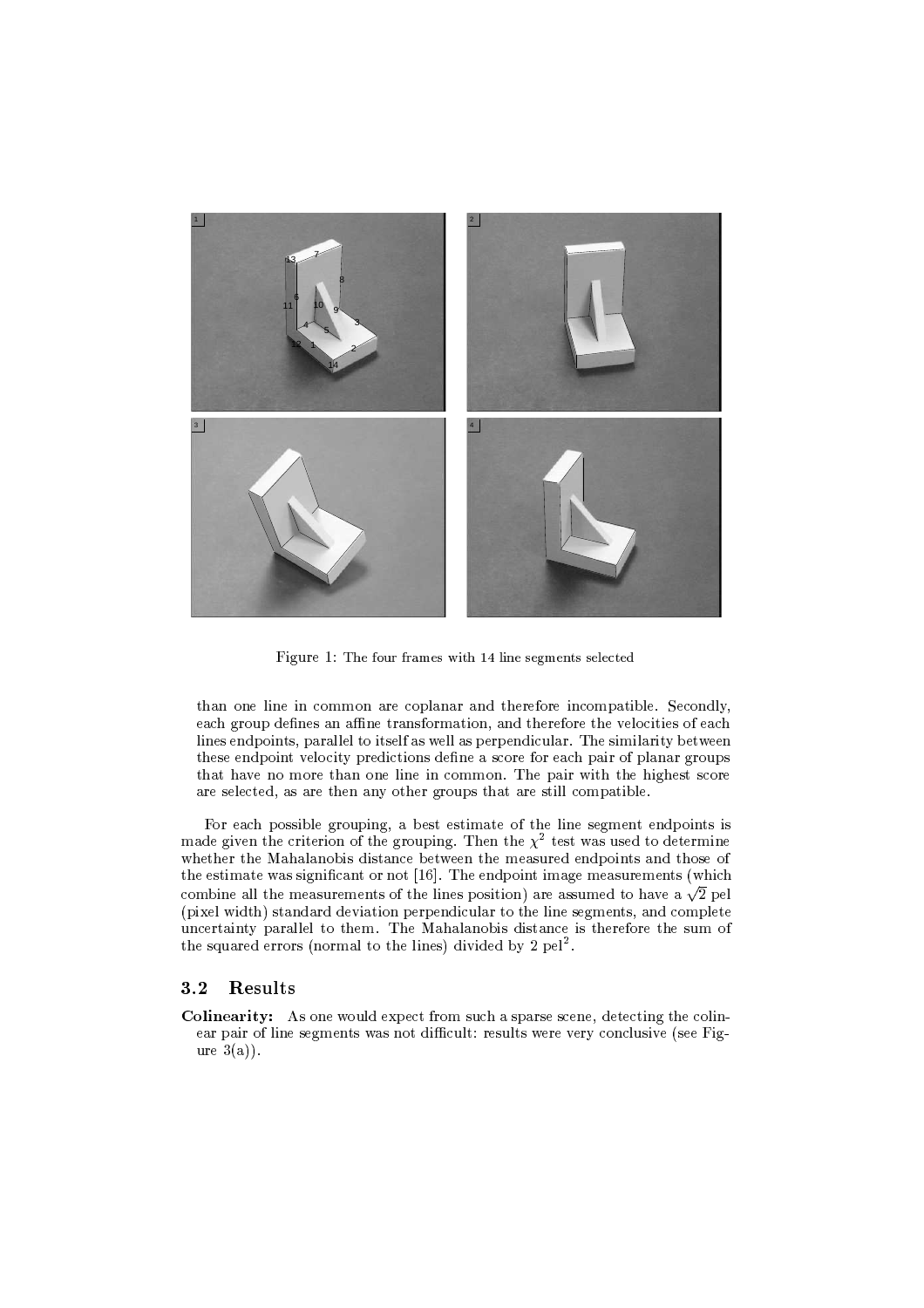

Figure 2: Example of the error estimation in a proposed affine deformation from a square. The diagram shows the measured lines (solid), the best affinely deformed model (dashed), and the errors of the measured lines from the model endpoints (bold).

- **Parallelism:** Lines were correctly grouped (see Figure 3(a)), using a standard deviation of  $2\sqrt{2}$  pel to allow for perspective effects. Experiments using images with stronger perspective effects suggest that it may be necessary to use the intersection groupings to find vanishing points instead. The four triplets of coplanar parallel lines were also found correctly.
- **Intersection:** Each triplet of lines was tested for a common intersection in each frame. Four of the five vertices represented were found. The other (lines  $4,8,13$ ) in the new scheme) being defined too inaccurately by its lines. In images with strong perspective effects, most of the intersections found are vanishing points (here 17 out of 21 triplets), but there were no other false vertices.
- **Planarity:** All sets of five lines were tested over all three frame pairs and these generated approximately 60 candidate plane groupings. The compatibility criteria scores (see Section 3.1) produced perfect results, identifying all three planes (see Figure  $3(b-d)$ ), though other groupings had almost as high scores. We hope to find that when closer frames are used, and velocities better represent the inter-frame displacements, these results will improve, even before more frames are integrated.

#### $3.3$ Discussion

The results are encouraging. The single frame groupings (colinearity, parallelism and intersection) perform well in single images, and nearly perfectly over the sequence. This alone could give us sufficient extra information to extract the egomotion and structure using a binocular algorithm (if enough intersections are found) whilst retaining and improving the robustness and accuracy of line tracking.

The planar grouping method is also promising, particularly given that these results came from only four frames. It is unfortunate however that such a large number of candidate planes are produced, and the use of constraints during the search procedure will be vital to keep the computations tractable. Use of the full vertex velocities should reduce the search space, and help ensure that the initial planes accepted are correct, reducing the search space further.

#### **Relation to previous work**  $\overline{4}$

Though perceptual grouping in vision was considered by Gestalt psychologists, and early vision researchers mentioned it [20], it was not until Witkin and Tenenbaum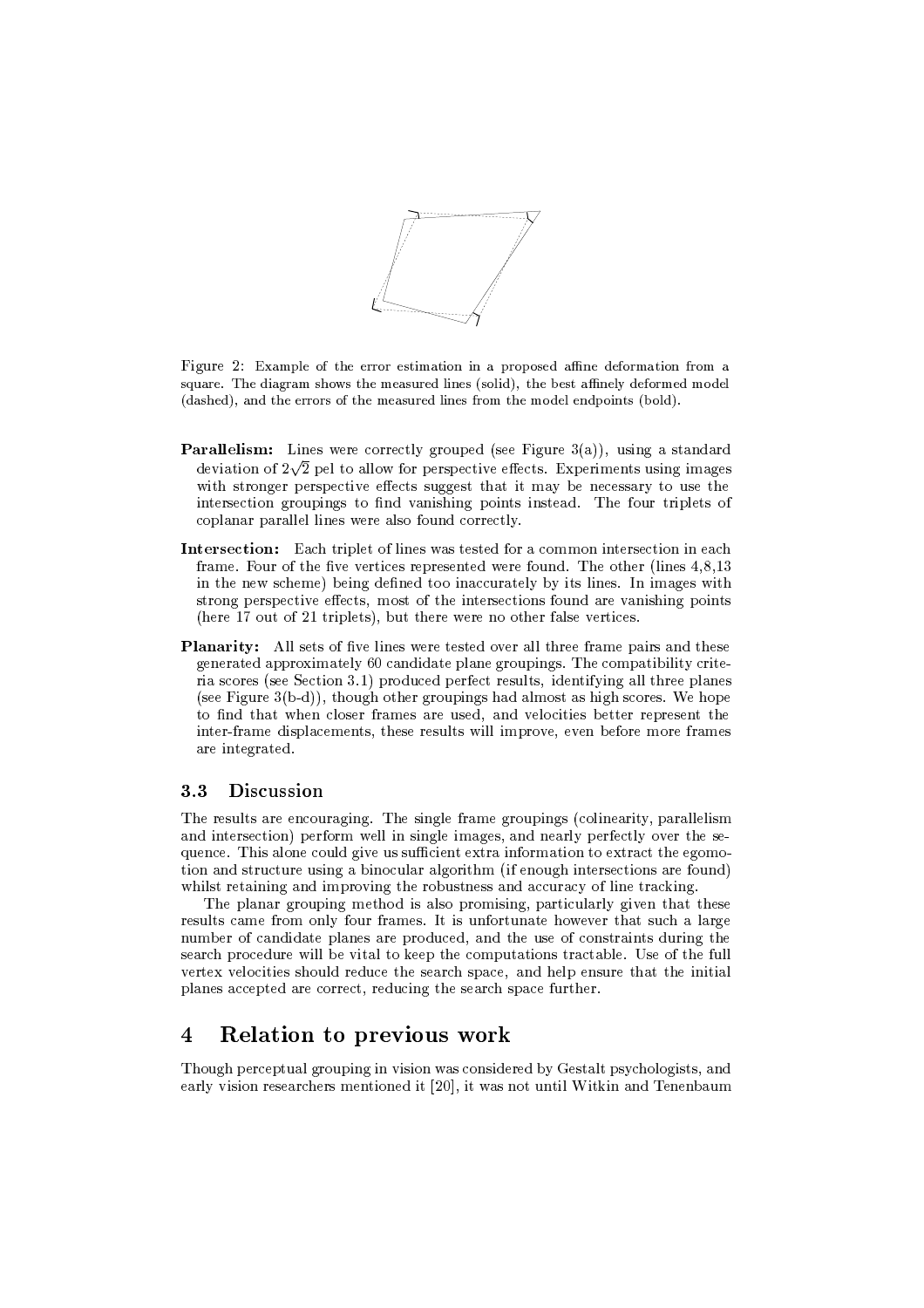

Figure 3: (a) The first frame, with the two colinear line segments (4 and 9 in Figure 1) replaced by their compound feature, showing the groups of parallel lines found. These were correctly grouped into four triplets, each lying in a plane. (b), (c) and (d) show affine deformations associated with the three correct planar groups between Frame 1 (shown) and Frame 2. The motion of the lines lying in the plane has been correctly modelled by the affine deformation, whereas the motion of those out of the plane has not

[37] and Lowe [18] that it was considered seriously for computer vision. Sarkar and Boyer [26] offer a very good review of what work has been done in what areas of this field, and in what regions there has been little effort, particularly mentioning motion analysis and the role motion segmentation can play in improving algorithms. Sarkar and Boyer [25] have also offered a structure for the organisation of perceptual groups within an image, but there has been little or no work on the integration of a number of frames.

Line segments have also been the focus of a more structural approach, which we adopt here, not only for detecting patterns, but also for considering their meaning. A number of computational methods have been produced for finding vanishing points (common intersections) in sets of lines [7, 13, 14, 19], and Sawhney and Hanson [29] proposed a similar scheme to our affine groups, though they only consider similarity transformations (no shear) and therefore fronto-parallel planes (which they consider most interesting). Smith [30] and Adiv [1] also use affine deformation (of points and patterned regions respectively) to segment scenes. There has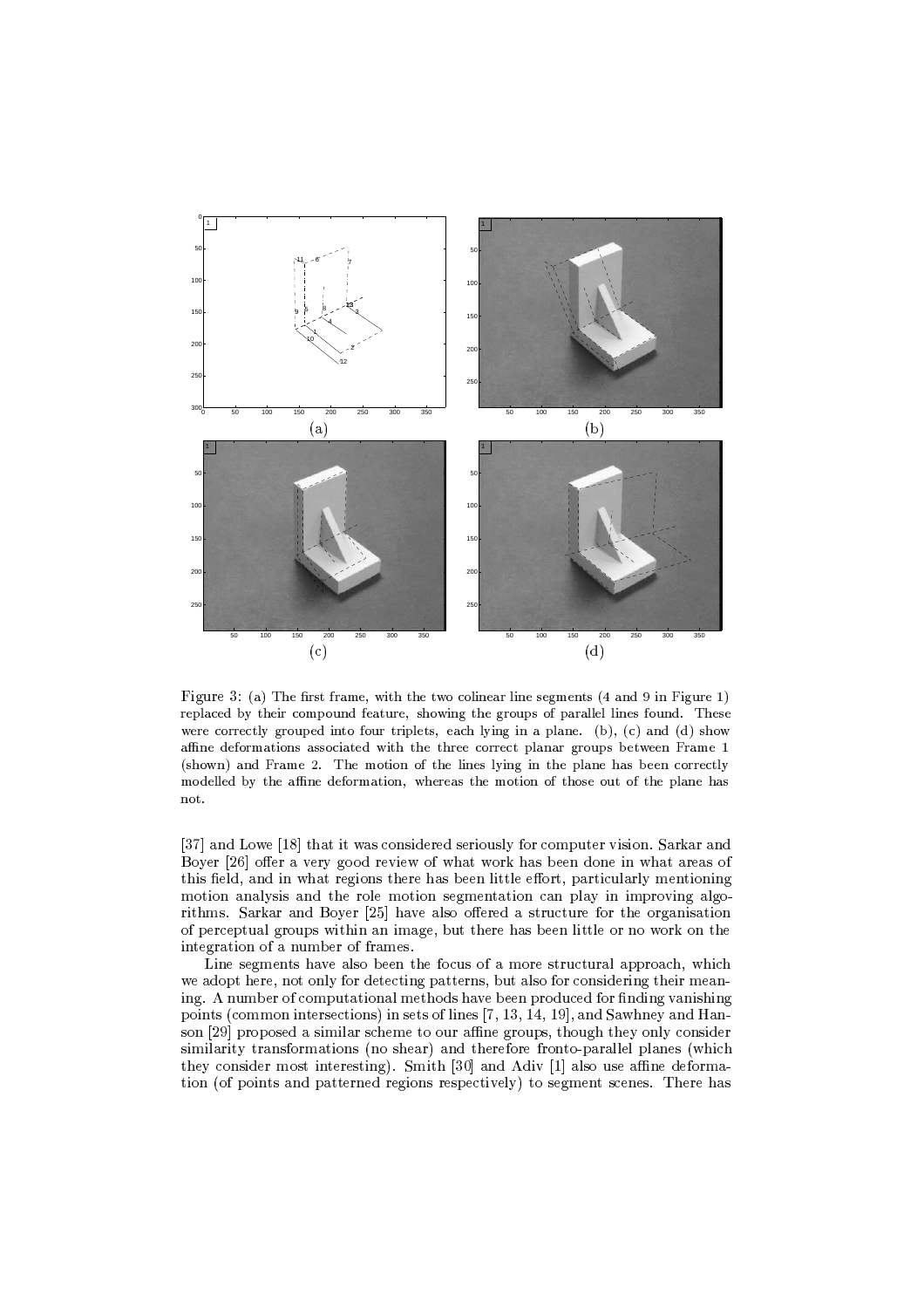also been some variation in the constraints considered in the interpretation, from assuming a cuboid world of three vanishing points [22], to only assuming planar, pairwise-rigid motion [12]. However there has been little that demonstrates the smooth transition from image motion measurement to 3D understanding that can be achieved with perceptual grouping.

#### Conclusion  $\overline{5}$

We have shown how inferences in the image domain imply scene structure, concentrating on those that associate long line segments, and have demonstrated that the criteria are sufficient to judge the validity of the groupings in our preliminary experiments. We have also shown that the extra structure implied by the groupings can allow new structure-from-motion algorithms which should be more reliable than current methods.

Future work is to include investigations into methods for combining the information from the individual compound features in single frames, and algorithms for computing egomotion and structure from the features, and will conclude with a real time implementation using line segment tracking.

### Acknowledgements

Thanks to the CUED vision group, and especially Sven Vinther, for fruitful discussions on perceptual grouping.

## References

- [1] G. Adiv. Determining three-dimensional motion and structure from optical flow generated by several moving objects. IEEE Trans. Pattern Analysis and Machine Intelligence,  $7(4):384-401,1985.$
- [2] M. Buffa, O. Faugeras, and Z. Zhang. A complete navigation system for a mobile robot, using real-time stereovision and the delaunay triangulation. In *Proc. of MVA'92 (IAPR* Workshop), pages 191-194, 1992.
- [3] S. Carlsson. Sufficient image structure for 3-d motion and shape estimation. In Proc. 3rd Euro. Conf. on Comp. Vis., pages I.83-91, 1994.
- [4] R. Cipolla. Active Visual Inference of Surface Shape. PhD thesis, University of Oxford, 1991
- [5] R. Cipolla and A. Blake. Surface orientation and time to contact from image divergence and deformation. In G. Sandini, editor, Proc. 2rd Euro. Conf. on Comp. Vis., pages 187-202. Springer-Verlag, 1992.
- [6] R. Cipolla and A. Blake. Surface shape from the deformation of apparent contours. Int. J. of Comp. Vis., 9(2):83-112, 1992.
- [7] R.T. Collins and R.S. Weiss. Vanishing point calculation as a statistical inference on the unit sphere. In Proc. 3rd Int. Conf. on Comp. Vis., pages 400-405, 1990.
- [8] R. Curwen and A. Blake. Dynamic contours: real-time active splines. In A. Blake and A. Yuille, editors, Active Vision. MIT Press, 1992.
- [9] R. Deriche and O. Faugeras. Tracking line segments. In O. Faugeras, editor, Proc. 1st Euro. Conf. on Comp. Vis., pages 259-268. Springer-Verlag, 1990.
- [10] O.D. Faugeras and T. Papadopoulo. A theory of the motion fields of curves. Int. J. of Comp. Vis., 10(2):125-156, 1993.
- [11] C.G. Harris. In A. Blake and A. Yuille, editors, Active Vision, chapter 16. MIT Press, 1992.
- [12] D.D. Hoffman and B.E. Flinchbaugh. The interpretation of biological motion. Biological Cybernetics, 42:195-204, 1982.